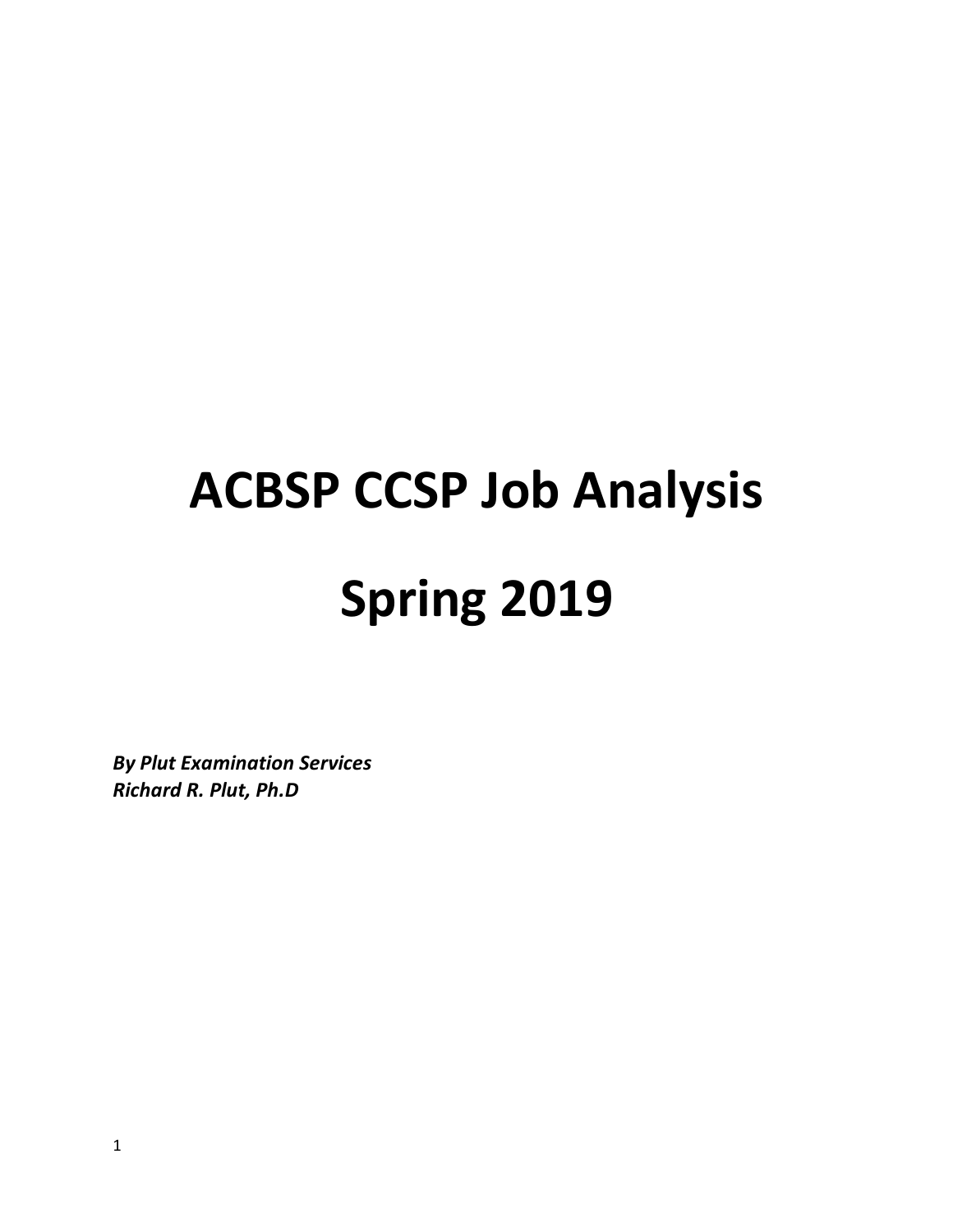This report details the results of the job analysis conducted by the ACBSP and Plut Examination Services for the Certified Chiropractic Sports Physician (CCSP) examination performed in the Spring of 2019. The job analysis began with a review of the previous task list and test specification by Subject Matter Experts (SMEs) provided by the ACBSP. All had obtained their CCSP certification. The task list was updated to reflect current practice as a result of this review the SMEs concluded that the current test categories accurately describe the practice of CCSPs. No changes were made to the test-specification categories. One category, Research Fundamentals, was added to the CCSP test specification as a result of the survey.

The survey was administered on Survey Monkey. Five hundred and forty-two individuals were invited to participate in the survey. Of these, two-hundred and eighty-five individuals started the survey and provided the status of their practice and two-hundred and fifty-seven of those invited to participate did not respond. Slightly more than 52% of those asked to participate began the survey, an excellent response rate. One hundred and thirty-eight completed the survey for an attrition rate of slightly less than 52%. All but one respondent indicated they had CCSP certification. There were enough candidates who completed the survey to be confident that the later ratings were valid. It is unknown if those who did not complete the survey differed from those who did but there were enough candidates who completed the survey that the results of the later parts of the survey should be stable statistically.

#### Demographics

The job analysis obtained background information about the respondents, their geographic location, gender, and areas of practice. When obtaining a representative sample, ideally the sample should be geographically diverse. The survey asked respondents about their state of license. All states were represented except for DE, MD, MS, NH and WI. The state with the greatest number of respondents was California with 53 respondents indicating they held a license in that state. There were eight states in which only one candidate indicated they were licensed there (AL, AR, HI, ME, MT, NY, VT, and WY). This sample was geographically diverse and likely reflect the geographical distribution of CCSPs within the United States.

78% of the respondents were male and 22% female. It is unknown how this sample compares to the entire population of CCSPs, but with the high response rate to the survey, it is likely representative.

Eighty-six percent of the respondents indicated they were in full-time private practice. Slightly more than one percent indicated they were full-time college instructors and slightly less than two percent indicated they were in part-time private practice and a college instructor. Slightly more than eleven percent designated their employment as other and these options are listed in Appendix A.

The degrees earned by respondents are:

| B.A./B.S. | 77.54% |
|-----------|--------|
| M.S.      | 13.33% |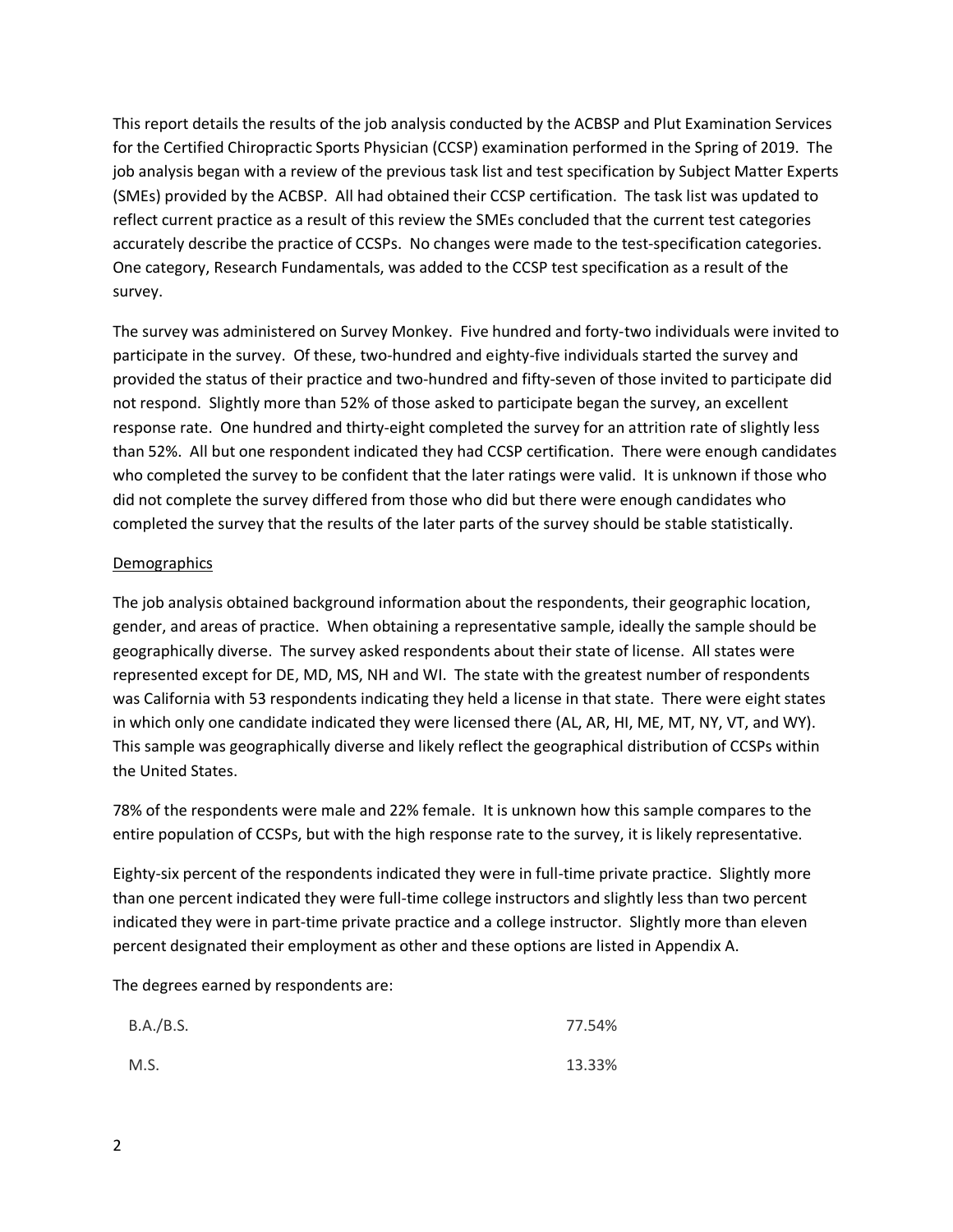| D.C.  | 99.65% |
|-------|--------|
| Ph. D | 0.00%  |
| Other | 8.07%  |

The responses for the Other category of degrees are listed in Appendix B. When there was more than one respondent who indicated he or she held a degree, the number of respondents indicating they had that degree is listed in the table in parentheses after the degree.

The average number of years that the respondents were actively involved in sports medicine was 12.9 with a minimum of 0 and a maximum of 51. The standard deviation of this category is 9.37, indicating that there is significant variation in the number of years respondents were actively involved in sports medicine but, with an average of 12.9 years in sports medicine, the respondents are very experienced in sports medicine. The percentage of practice that is involved in the care, prevention or rehabilitation of sports injuries by the respondents is 41% with a minimum of 0% and a maximum of 100%. The standard deviation for this statistic is 41.05, which indicates there is variability in the percentage of practice of the respondents that is devoted to the care, prevention or rehabilitation of sports injuries, but again, the high percentage indicates that the respondents have a much experience in the care, prevention or rehabilitation of sports injuries.

The survey asked which of the following specific sports agencies the respondents are affiliated with and the results are:

| <b>ACA</b>  | 70.62% |
|-------------|--------|
| <b>FICS</b> | 22.03% |
| <b>ACSM</b> | 9.60%  |
| ACA SC      | 25.42% |
| <b>NSCA</b> | 16.38% |
| <b>NATA</b> | 4.52%  |
| Other       | 26.55% |

The specific other organizations indicated by the respondents are listed in Appendix C. Again, when more than one respondent indicated they were affiliated with a sports agency, the number of respondents indicating that sports agency are listed in the table in parentheses after the organization.

The survey inquired if the respondents had additional certification and 61% indicated that yes, they did. The additional certifications can be found in Appendix D. Many respondents indicated more than one certification. The list is quite long indicating that the respondents are well educated and have diverse professional experience. When more than one respondent indicated a particular certification, the number of people responding are listed in the table in parentheses after the certification.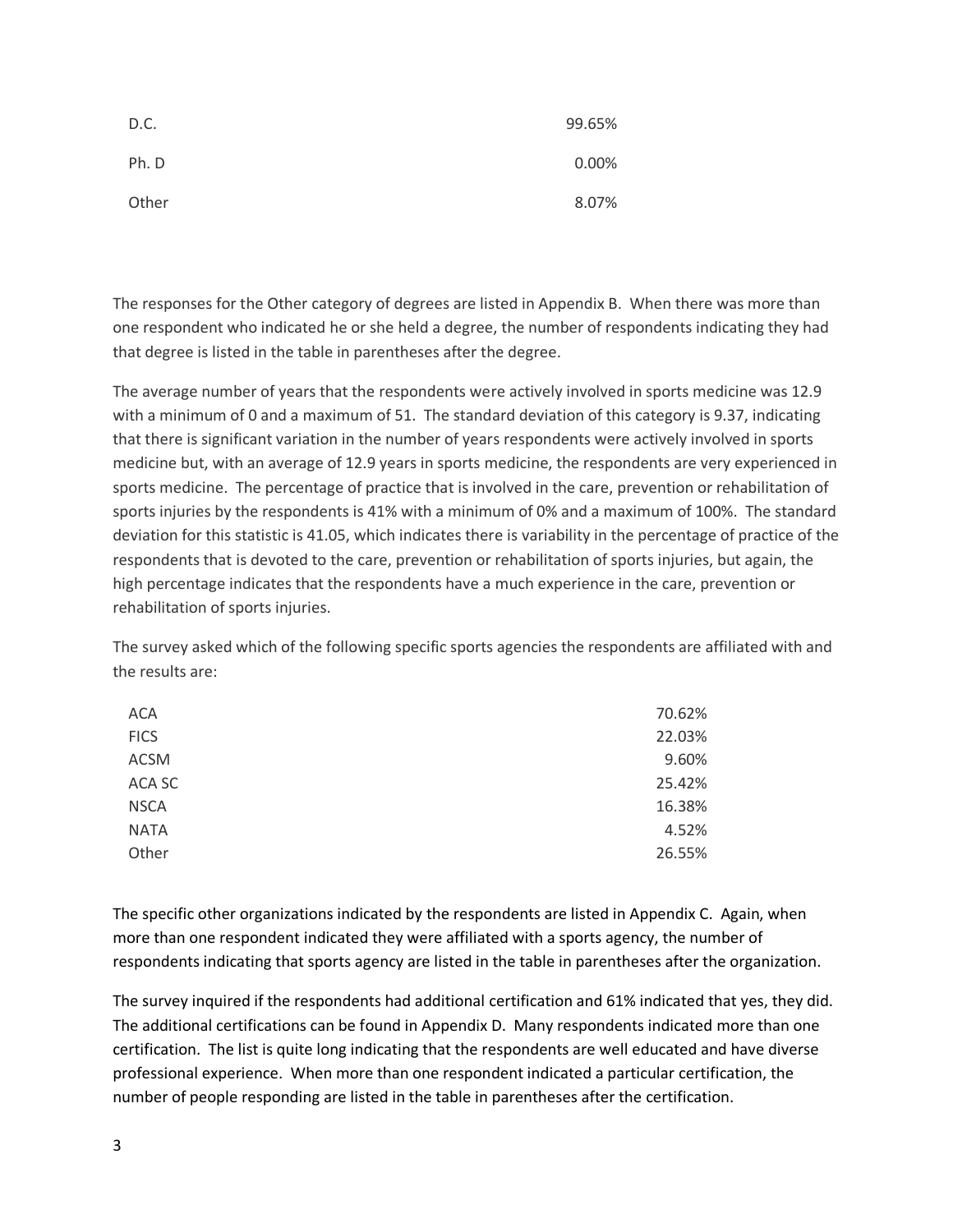The respondents were asked the percentage of their practice that is devoted to specific sports (listed below). They were asked to provide the percentage of their time that is devoted to athletes from each of the sports listed with the total percentage adding up to 100%. There was no one sport in which everyone indicated they were involved with. The most common sport was Football with 61.25% of the respondents indicating they dealt with athletes who were involved in that sport. The percentage of respondents who indicated they dealt with athletes from the sport and the average percentage of time involved with athletes from each sport is listed in Appendix E. All of the sports listed had at least one respondent who worked with athletes from that sport. There was little correlation between the number of practitioners who were working with athletes from a sport and the percentage of time practitioners worked with a particular sport. There were a few respondents who worked exclusively with one particular sport. The other sports that were referenced by the respondents are listed in Appendix F.

#### Analysis of tasks.

Respondents were asked to rate the frequency and importance of the tasks. These tasks were organized under each of the categories that are used on the test specification for the CCSP examination and had been determined to be the important area of practice for CCSPs. The survey also asked the respondents to list any additional tasks that were not listed on the job analysis survey. When the survey was complete, these tasks were reviewed by a committee of CCSPs to determine if these additional tasks were already included in the tasks on the CCSP job analysis survey or if they were additional tasks that should be added to the task list, and if there were additional essential categories that were not included in the survey. The SMEs felt that most of the tasks were already included in the task list but one additional category was added to the test specification and list of essential aspects of the CCSPs jobs, Research Fundamentals.

The following table contains the average of the responses to each task in the survey, averaged for the frequency and importance of each task across the entire category, with both frequency and importance are averaged together in the last column.

| Category                   | # of Tasks | Average    | Average   | Average of     |
|----------------------------|------------|------------|-----------|----------------|
|                            |            | Importance | Frequency | Importance and |
|                            |            |            |           | Frequency      |
| IA Concepts of a           | 26         | 4.284      | 3.662     | 3.973          |
| Sports Physician           |            |            |           |                |
| <b>IB Exercise</b>         | 4          | 4.252      | 3.567     | 3.915          |
| Physiology                 |            |            |           |                |
| <b>IC Clinical</b>         | 6          | 4.220      | 3.695     | 3.958          |
| <b>Biomechanics</b>        |            |            |           |                |
| <b>ID Sports Nutrition</b> | 6          | 3.563      | 2.575     | 3.069          |
| <b>IE Environment</b>      | 7          | 4.000      | 2.837     | 3.419          |
| and the Athlete            |            |            |           |                |
| IF Medical/Legal           | 11         | 4.634      | 4.269     | 4.451          |
| Aspects                    |            |            |           |                |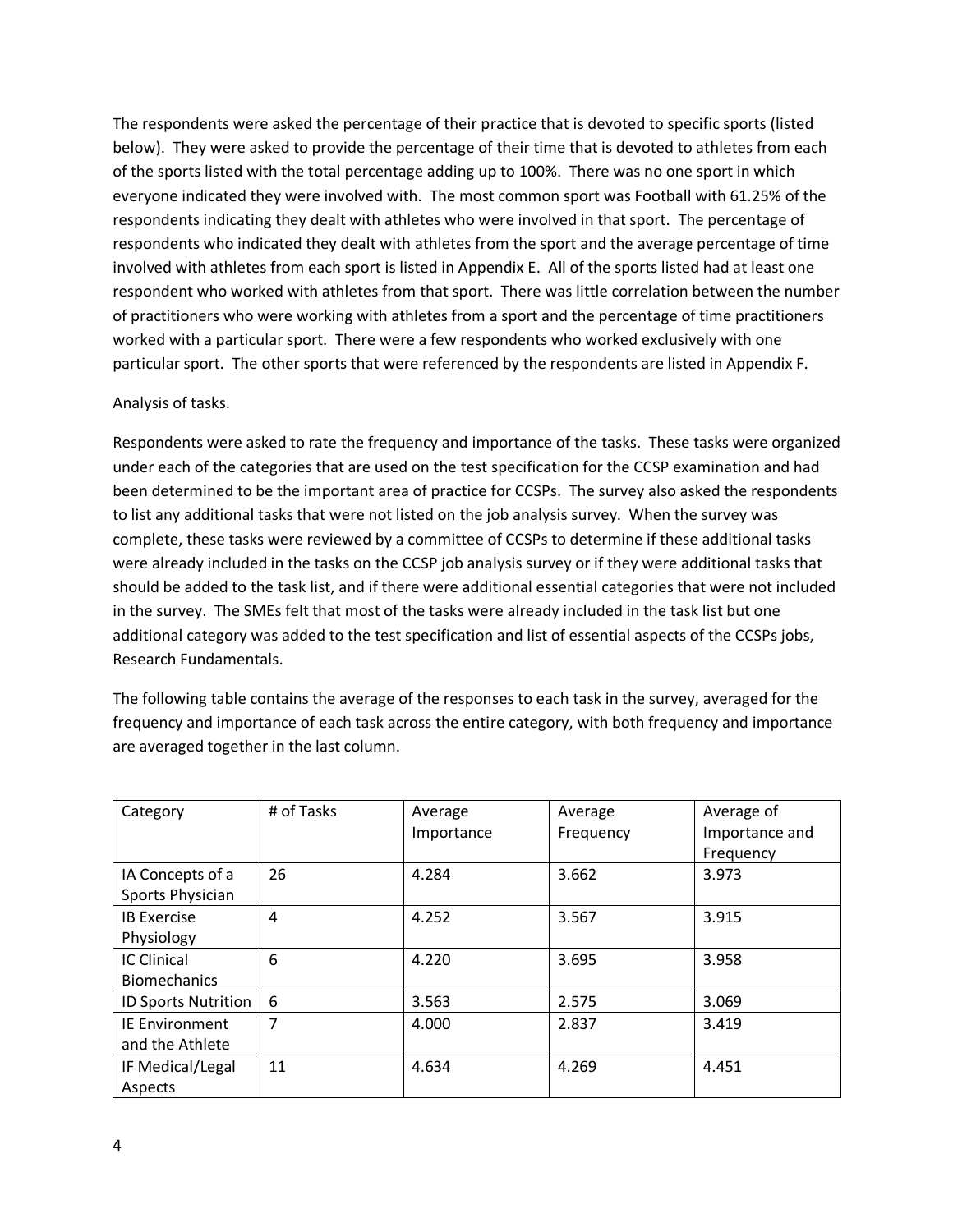| <b>IIA1 Diagnosis of</b>    | 14 | 4.454 | 3.854 | 4.154 |
|-----------------------------|----|-------|-------|-------|
| Sports Injuries             |    |       |       |       |
| <b>IIA2 Treatment of</b>    | 13 | 4.435 | 3.883 | 4.159 |
| Sports Injuries             |    |       |       |       |
| <b>IIA3 Prevention of</b>   | 20 | 4.208 | 3.538 | 3.873 |
| Sports Injuries             |    |       |       |       |
| <b>IIB Diagnostic</b>       | 4  | 4.353 | 3.443 | 3.898 |
| Imaging                     |    |       |       |       |
| <b>IIC CPR and</b>          | 11 | 4.421 | 2.599 | 3.510 |
| Emergency                   |    |       |       |       |
| Procedures                  |    |       |       |       |
| <b>IID Special Clinical</b> | 17 | 4.287 | 3.191 | 3.739 |
| Considerations              |    |       |       |       |
| IE Adjunctive               | 5  | 4.478 | 3.934 | 4.206 |
| Therapy                     |    |       |       |       |

The importance scale had a range of 1 to 5. All average importance ratings are above 4, indicating the respondents believe that all of the areas measured on the job analysis survey are important. Some of the areas are less frequently used, but still important. CPR and emergency procedures are rated as important but are not frequently performed. While the ratings of importance and frequency of use can be used to determine the test specification they were not used to do so for the CCSP examination. Since all tasks were rated as more than very important, the ratings of the tasks did not provide enough variability to accurately reflect the varied weightings needed for the test categories. The results of the survey confirm that the categories used are comprehensive and are the fundamental areas of knowledge, skills, and abilities for CCSPs.

The test specification for the CCSP was set by a committee of SMEs. They were given the definition of minimal competence for CCSPs (Appendix G) and the category list. They were asked to allot the numbers of items they felt should be in each category based on the frequency of use and importance of each category with the total number of their items totaling 225. Each SME provided their answers and they were averaged for each category. These averages were reviewed by the SMEs and all agreed that they accurately reflect what the CCSP test specification should be. The revised CCSP test specification is listed below.

| Category                                  |    |
|-------------------------------------------|----|
| IA Concepts of a Sports Physician         | 26 |
| IB Exercise Physiology                    | 19 |
| IC Clinical Biomechanics                  | 20 |
| <b>ID Sports Nutrition</b>                | 16 |
| IE Environment and the Athlete            | 11 |
| IF Medical/legal Aspects                  | 11 |
| <b>IIAA Diagnosis of Sports Injuries</b>  | 26 |
| <b>IIAB Treatment of Sports Injuries</b>  | 22 |
| <b>IIAC Prevention of Sports Injuries</b> | 19 |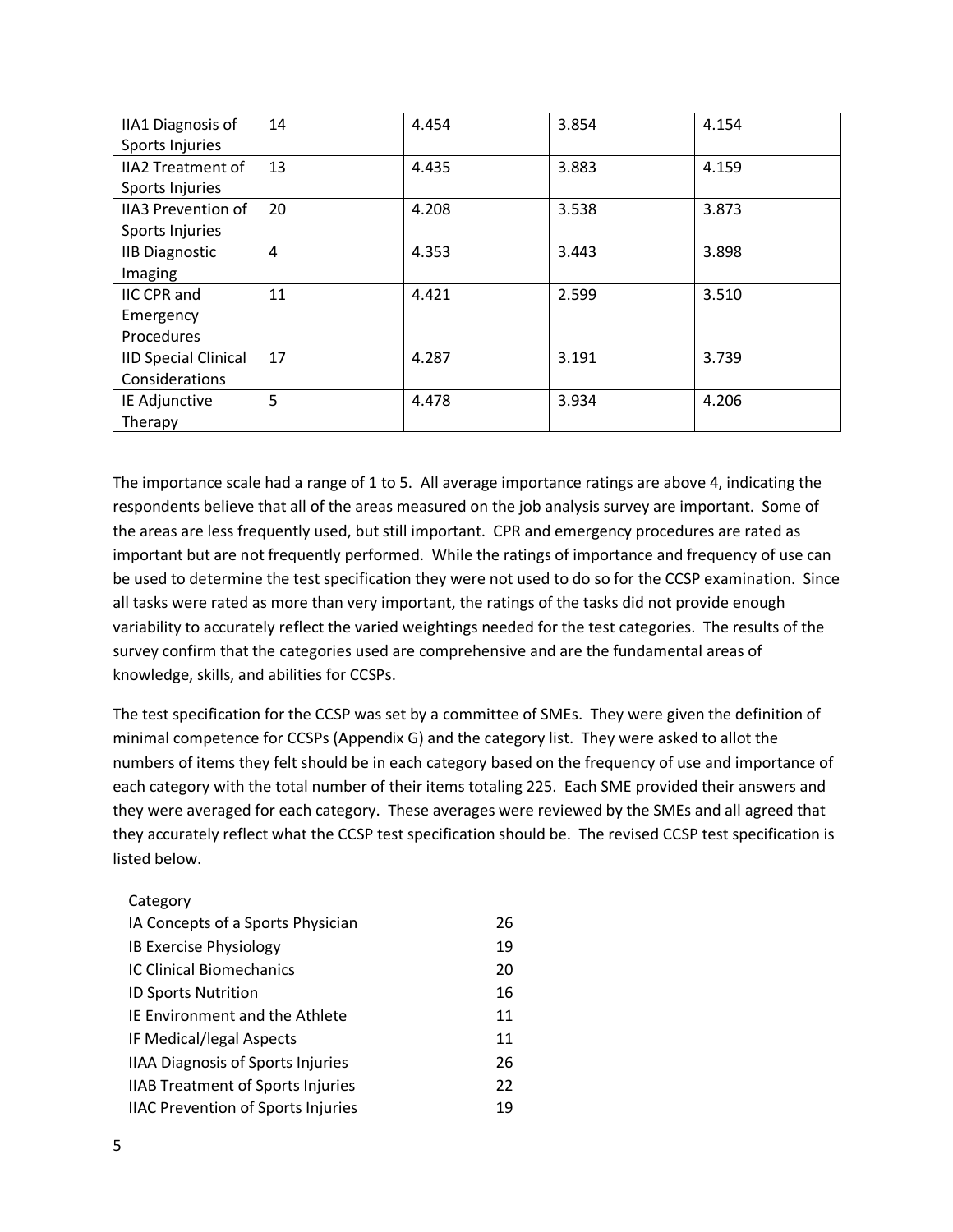| <b>IIB Diagnostic Imaging</b>              | 16  |
|--------------------------------------------|-----|
| <b>IIC CPR and Emergency Procedures</b>    | 12  |
| <b>IID Special Clinical Considerations</b> | 11  |
| <b>IIE Adjunctive Therapy</b>              | 12  |
| <b>IIF Research Fundamentals</b>           | 4   |
| Total                                      | つつら |

This test specification differs some from the previous test specification but not dramatically so. The review, coupled with confirmation from the job analysis survey, enable the CCSP examination to comprehensively measure the fundamental knowledge, skills and abilities needed to be a competent CCSP.

#### **Summary**

The job analysis completed in the Spring of 2019 provided information on the characteristics of CCSPs. The survey was geographically diverse and because of the high response rate, almost certainly matches the characteristics of the entire population of CCSPs. The CCSPs are notable by their diverse educational backgrounds and diverse professional experience.

The survey validated that the ACBSP had accurately and comprehensively described the tasks that are performed by CCSPs. It further validated that the areas of practice that are tested by the CCSP examination are appropriate and comprehensive. The review of the test specification updated the test specification so that the categories and weightings of the categories reflect current practice of the CCSPs. The procedures followed in the job analysis were standard psychometric practice and contribute to the CCSP being a reliable and valid instrument for assessing competence of CCSP candidates.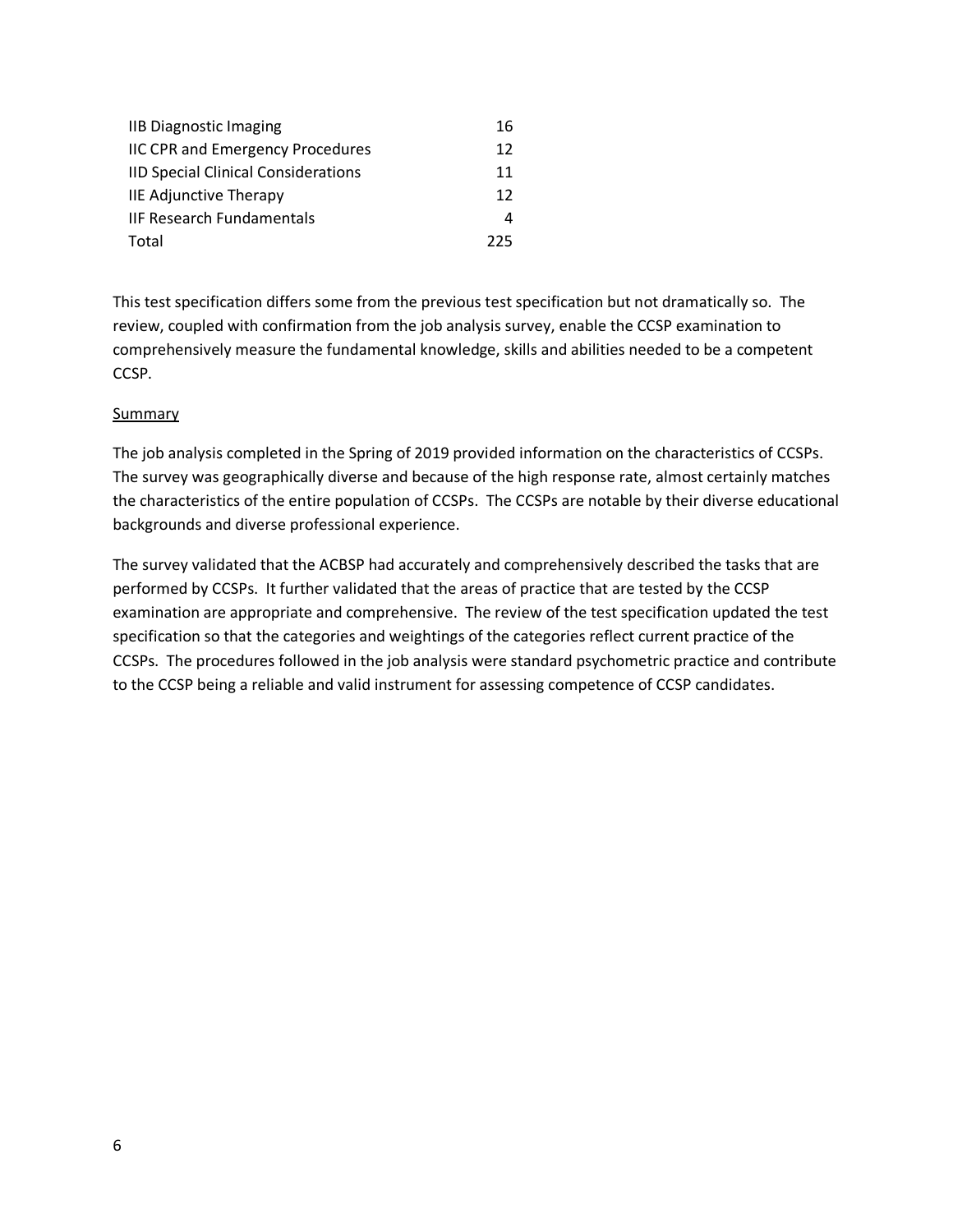Appendix A, Indicated Practice Options For Those Who Indicated Practice Other Than Full-Time Private Practice, Full-Time College Instructor, or Part-Time Private Practice and College **Instructor** 

Full time Private Practice, part time instructor LCCW, UC Berkeley adjunct faculty Sports medicine

Part-time private practice

Full-time onsite, Part-Time Private practice

Full-time reconditioning specialist for the Minnesota Twins

part time practice

Full time Clinician Educator University of Bridgeport

work for a large health system

Part time practice

Chiropractic Sports Fellow

- Full time outpatient tribal health system
- Part-Time private practice
- Medical Science Advisor for medical device company
- Sports Medicine Resident at SCUHS
- Part time private practice

UWS

- Full time Hospital practice
- Full time private practice, part time SCUHS and CSUN
- Full Time Orthopedic Practice, Hospital Employee
- Sports resident/instructor at Chiropractic school
- Full Time Medical Clinic
- Part Time Private Practice

Full time private practice and college instructor at Rhode Island College

Full time VHA and Part time college instructor Palmer

Occasional practice, stay at home dad

Part-Time Private Practice

Retired. Returned to practice helping Drs in their practice. Two part time jobs

Keiser University

Full time Private Practice and Part Tine Instructor NWHSU

Full Time Hospital Outpatient with Adjunct Faculty at Franciscan University of Steubenville

Full time medical system

SCUHS sports medicine resident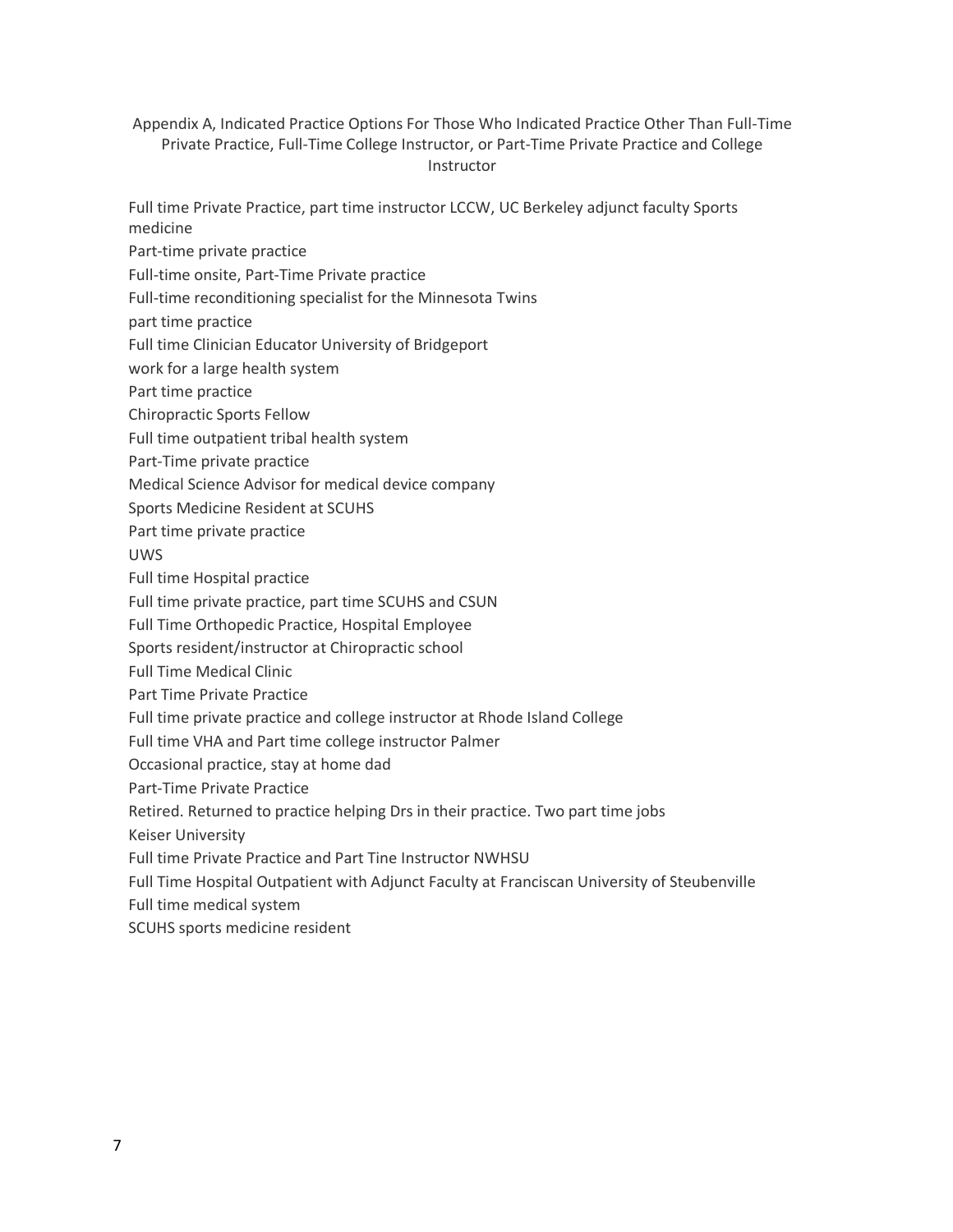#### Appendix B. Other Degrees

CCSP (3 indicated this as a degree) CCEP MS Higher Education M.Ed. L. Ac. (2 indicated this degree) Functional Medicine ICCSP MBA (4 indicated this degree) M.ed. BPS- Bachelor in Professional Studies BS Biology BS Life Science FACO CCSP, FIAMA DABCO, AP DC, Neurolgist A.S. DABCO AS in Physical Therapy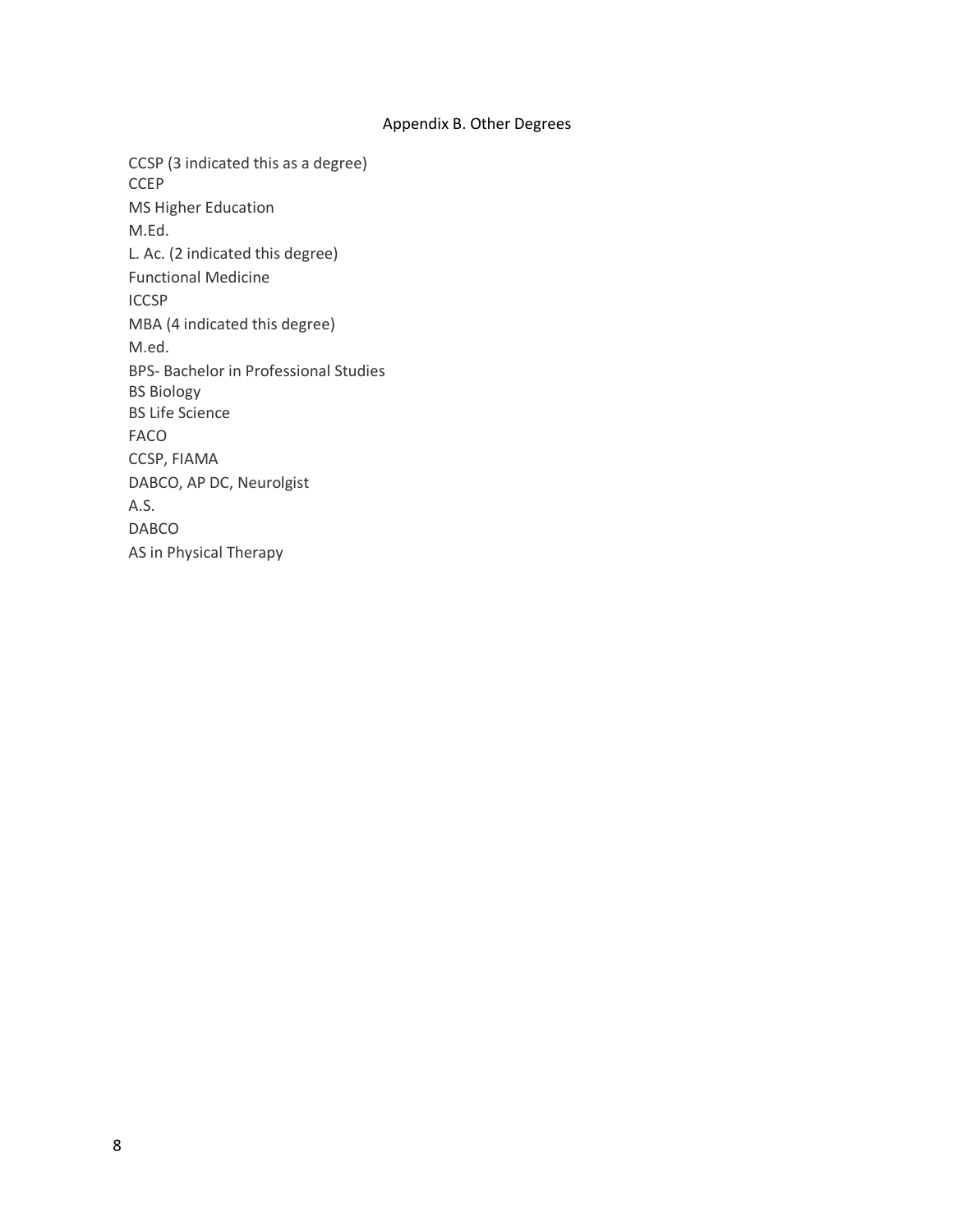#### Appendix C, Other Sports Organizations Respondents are affiliated with.

ABCSP, used to be involved with ACA ACA Neuro Council ACBSP (5 responses) ACCO anjc sports council Cal Chiro, ACBSP **CCA** CCC, CCA CrossFit Currently none (finances). previously: ACSM, NSCA, ACA **FTCA** High School ICAP, ICAC, CCA **ICS** IL Chiropractic Society many public school districts, two colleges and two universities MCA (2 responses) Minnesota Chiropractic Association and Minnesota Chiropractic Association Sports Council MN Sports Council NASM **NCCA** New Jersey Sports Council NFL Pro Sport Chiropractic Professional Baseball Chiropractic Society (PBCS), Professional Hockey Chiropractic Society (PHCS) TPI TPI, Pro Baseball Chiropractic Society Use to be ACA. and NJ sports council **WSCA** WSCA(Washington State Chiro Assoc. sports council) World Assoc. Bench Press and Deadlifting, International Powerlifting Assoc, U.S. Powerlifting Association, International Professional Ring Officials Assoc., United Full Contact Federation, FICS, plus seve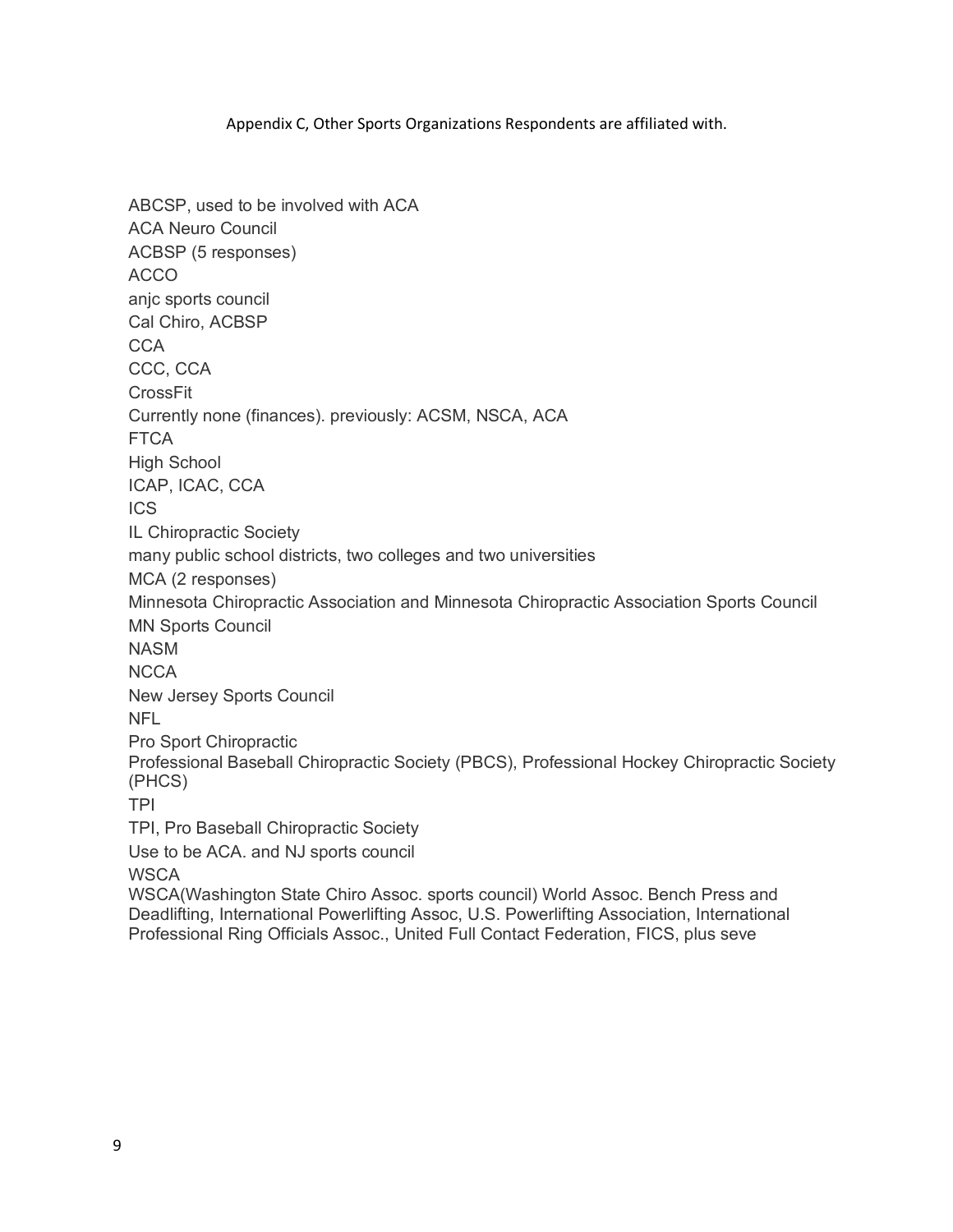Appendix D. Additional Certifications.

A.R.T. Graston technique. Rock Taping ACBCN ACSM CPT. NASM FNS Active Release technic, Advanced Proficiency rate in Activator, Cox technic certified in lower back and cervical spine Active release technique, graston technique, shift concussion management Active Release Techniques and Kinesio taping practitioner Acupuncture (7 responses) Acupuncture, Dry Needling Advanced practice certification from national University of health sciences Advanced Proficiency Activator Methods AK, Acupuncture, Cox Almost finished with Pediatric with ICPA American Board Quality Assurance and Utilization Reviee Animal Chiropractic ART (4 responses) ART Elite Provider, Graston Certified, MDT Certified ART full body level 1 and level 2 ART Instructor ART, Acupuncture ART, DNS Practioner, CKTP, CSCS, TPI Practioner ART, FDM, Dry Needling, Acupuncture, taping, golf injuries, USA swimming Art, fms, faktr, McKenzie ART, FMT, GT ART, Graston ART, Graston, FAKTOR-PM, Dry Needling ART, Graston, FAKTR, rocktape, KT tape, FMS, SFMA, CrossFit, Crossfit football, American college of sports medicine ART, GRASTON, FMS, SFMA, TPI ART, Graston, FMT thru Rock Tape, RRCA Run coach certified ART, Kinesio taping and Rock Tape ART, SFMA, TPI, GRASTON ART, TPI, CPT ATC (3 responses) ATC, CACCP (pediatrics) ATC, DC, CCSP ATC, LAT, CSCS, CES, PES, CPT, FNS, SFS, ART, DN, ACU AVCA certified animal chiropractor Board Certified Atlas Orthogonalist (BCAO) CACCP - Pediatrics through the ICPA **CCACP**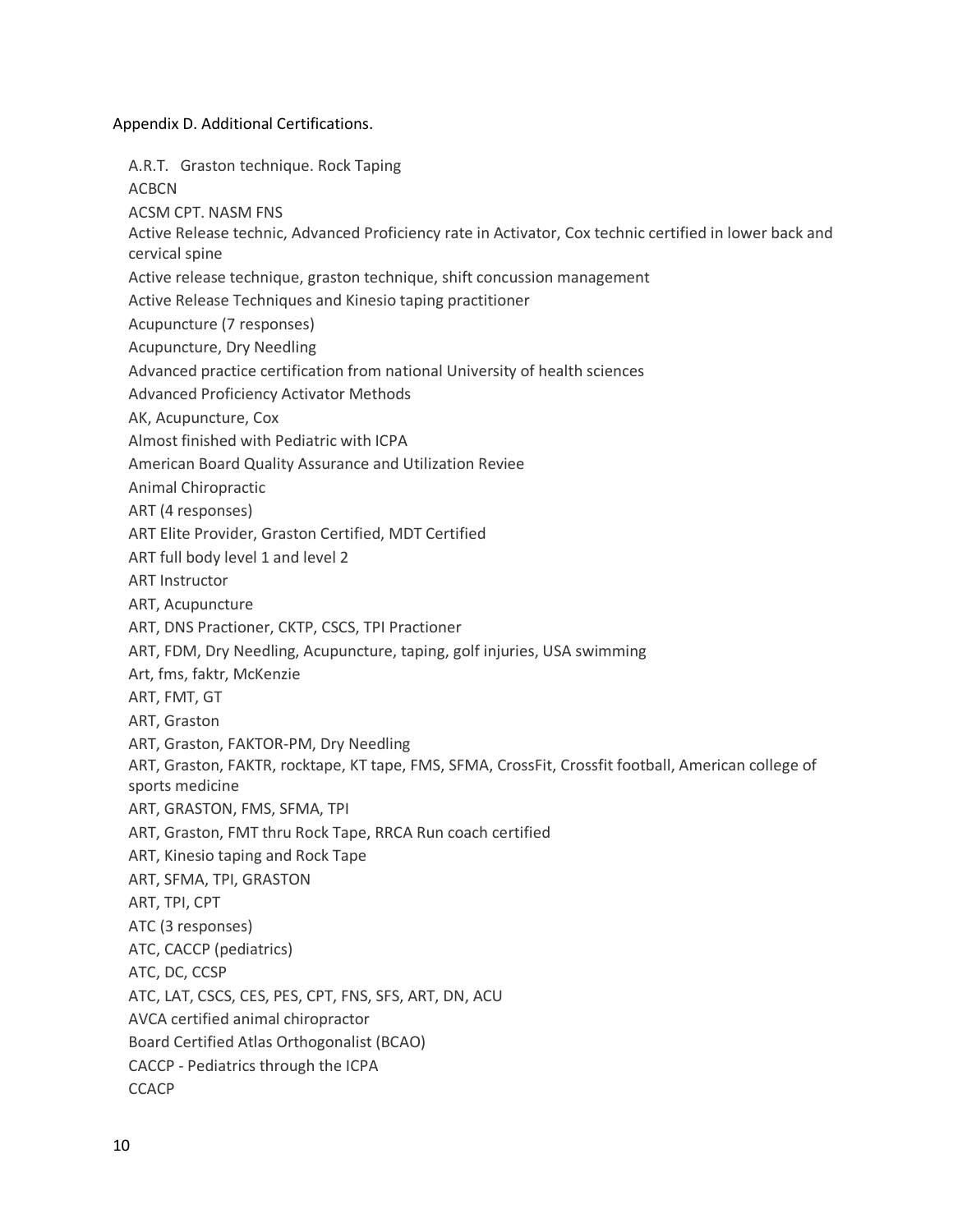CCEP (2 responses) CCEP (extremities), Licensed Massage Therapist CCEP, CKT, Webster ccep, cscs, CCEP, CSCS, PES CCEP, FASA, FIACA CCEP, FMS-2, SFMA-1, YBT, FMT (Rock Blades) CCEP, Graston, ICCSP, NASM-CES CCN - Certified Clinical Nutritionist **CCRD** CCSP (3 resonses) CCSP, CCEP CCSP, CSCS, EMT, Acu, FMT CCSP, CSCS, EMT-B, Kinesio Taping, Graston ccsp, iccsp, graston, art Certified Athletic Trainer Certified Strength and Conditioning Specialist (CSCS), Certified Chiropractic Extremity Practitioner (CCEP) CFMP (certified functional medicine practitioner) CFSC ART FMS SFMA FR FRCms Rock tape CIDN (certified Integrative Dry Needling), TPI Lvl 1 cktp, art full body certified Concussion Registry CPR CSCS (7 responses) CSCS, AGFI (Titleist Performance Advance Golf Fitness Instructor), Diplomate in Acupuncture, Certified Shoulder Specialist CSCS, ART full body, Graston, Dx MSK Ultrasound Dabco DABCO, AP DC, NEURO DABCO, FACO, CSCS, ICSSD, CES, PES, FMS, SFMA DACCP - Pediatrics DACNB DACNB FABBIR DACRB DANCB ACUPUNCTURE DICCP, L.Ac, QME Dipl. OM DOT Medical examiners Dry Needling dry needling, cscs EMT FDM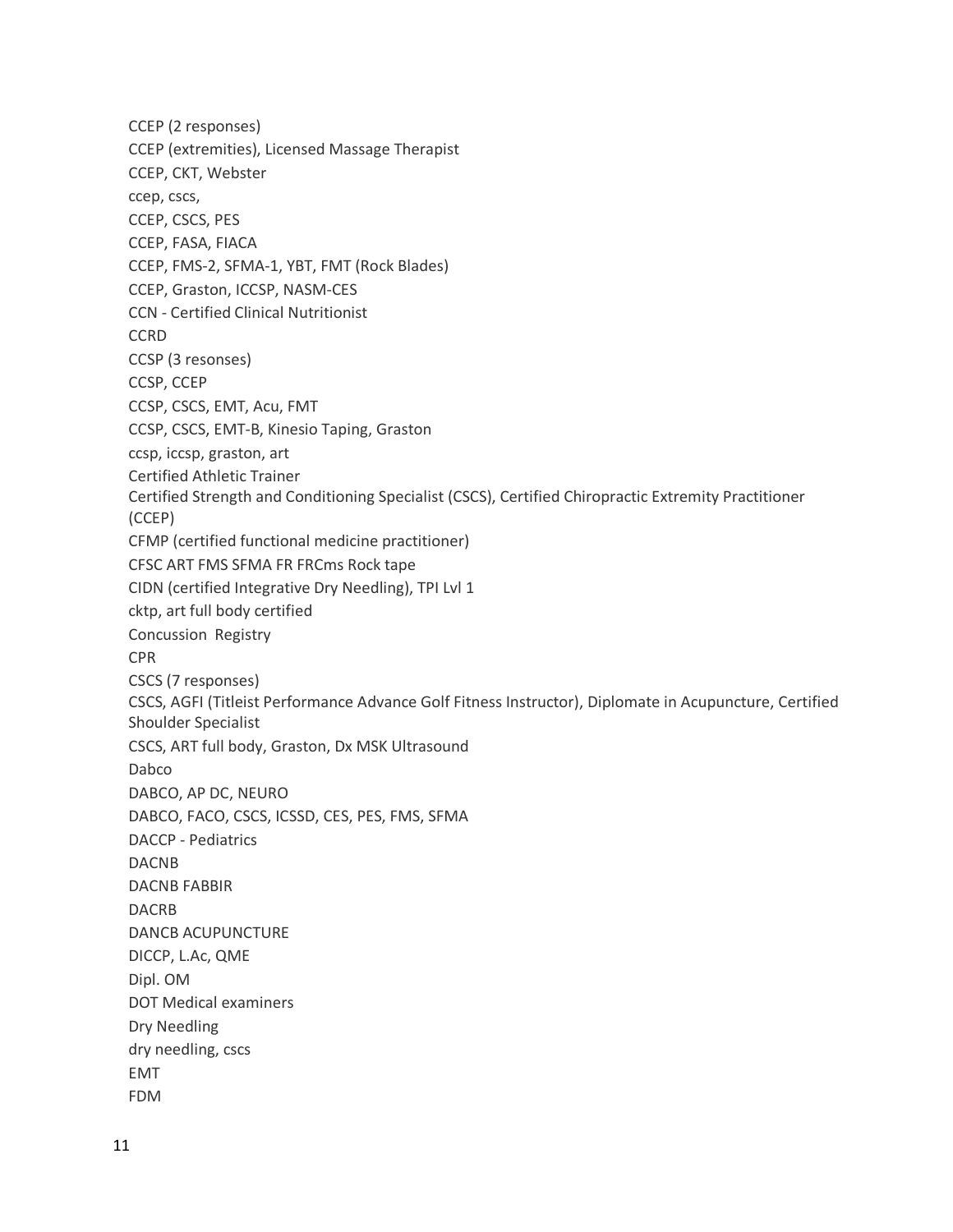FDM, Nutrition FIAMA FirstLine Therapy (Metagenics) Functional Medicine Functional Movement System, Selective Functional Movement Assessment, Graston, ART, Functional Range Conditioning, Dynamic Neuromuscular Stabilization, Mulligan Technique, International Academy of Medical Acupuncture Graston certified (2 responses) Graston Certified M2, CPR card, Safe Sport certified. Graston, ART, PRI, Dry Needling, RockTape, FMS/SFMA, FAKTR, DNS A &B & running Graston, BLS Graston, Diplomate in Neurology and Pain Management Graston, Dry Needling, Cupping, Faktr, ART Graston, FAKTR, Activator Graston, FLTR, Kinesio, Rock tape Graston, FMS, SFMA, CFL1, FAKTR Graston. Testing completed for rehab diplomate. ICCSP (2 responses) Kinesio Tape, Graston, Webster Technique LMT LMT, BLS MUA, Granstd, KT NCBE Acupuncture, FRCms, FR, FRA, FDM, FMT-1, SFMA II NRCME NREMT NR-EMT QME (3 responses) Rehab and acupuncture RockTape, Motion Palpation Institute SFMA SFMA and FAKTR SFMA Lv 1, RockTape FMT lv 1&2, RPR 1&2, KLaser Class IV, 100hrs Chiropractic acupuncturist, National SAFE instructor, SafeSport Trained, GreenLight Certified SFMA Lvl 1,2, FCS, FMS Lvl 1,2, SFMA, FMS, Graston, NKT SFMA, Graston, ART trigenics, faktr Various certifications in soft tissue work (both hands on and IAST) along with dry needling. Various Modality/functional movement certifications Webster Certification Webster Techneque and Pediatrics Webster's Certification WI State chiro nutritional cert.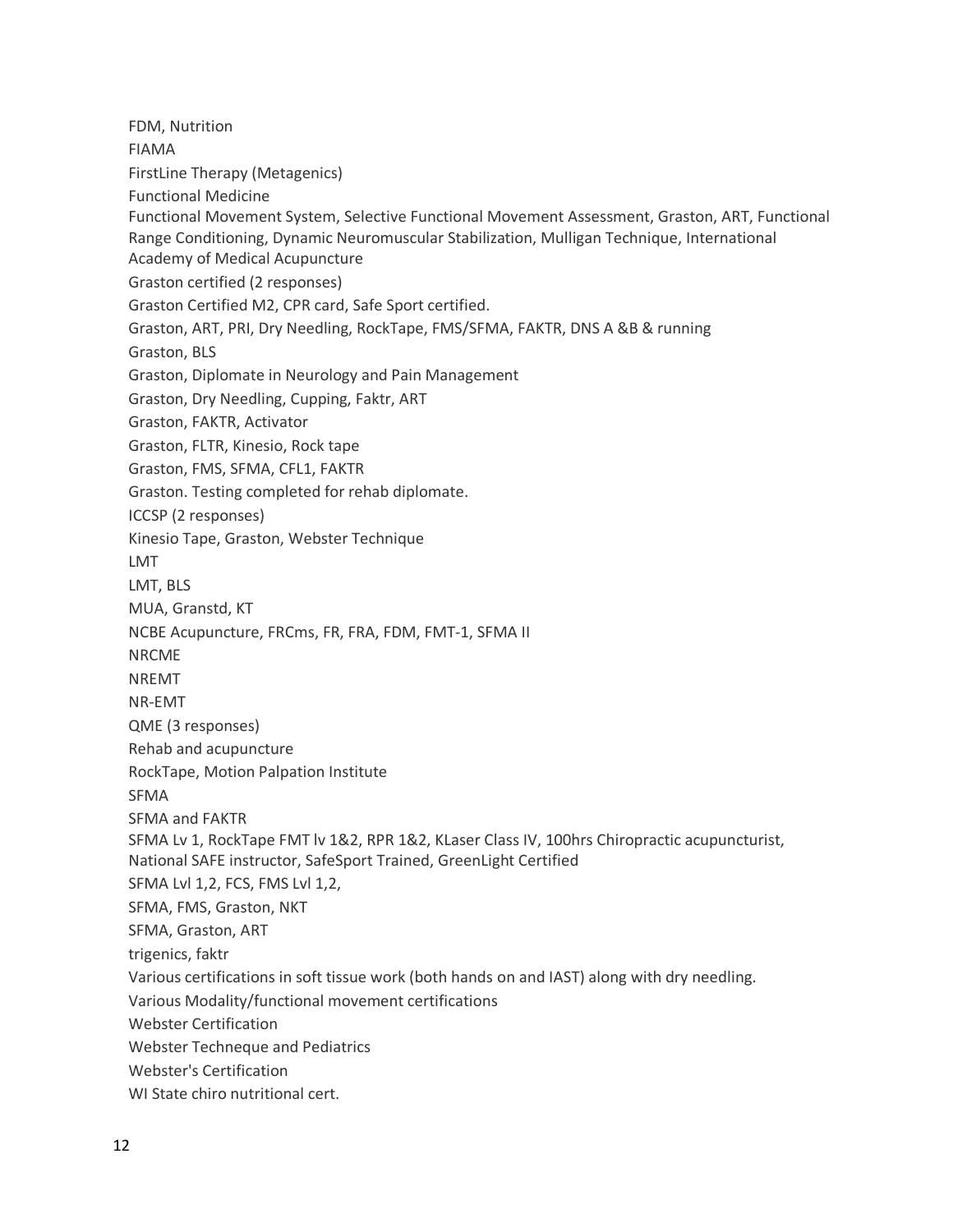## Appendix E, Number and Percentages of Sports Dealt With By Respondents

### Sport Sport **Involved** Average %

|                              | 18.82% | 13.96 |
|------------------------------|--------|-------|
|                              |        |       |
| Aerobics<br>Archery          | 5.16%  | 4.0   |
| Auto racing                  | 6.27%  | 8.24  |
| Badminton                    | 2.21%  | 4.83  |
| Baseball                     | 60.51% | 10.75 |
| Basketball                   | 56.09% | 9.92  |
| <b>Biathlon</b>              | 1.85%  | 5.20  |
| Bobsledding                  | 1.48%  | 10.50 |
| Bodybuilding                 | 36.53% | 9.94  |
| <b>Bowling</b>               | 6.64%  | 2.78  |
| <b>Boxing</b>                | 9.59%  | 6.96  |
| Canoe / Kayak                | 5.53%  | 3.47  |
| Cheer / Spirit Squad         | 28.78% | 6.55  |
| <b>Cross Country Running</b> | 36.16% | 8.84  |
| <b>Cross Country Skiing</b>  | 6.64%  | 7.89  |
| CrossFit                     | 58.30% | 14.44 |
| Curling                      | 1.48%  | 3.00  |
| Cycling                      | 28.41% | 7.64  |
| Dance                        | 30.62% | 7.77  |
| Diving                       | 3.32%  | 4.17  |
| <b>Equestrian Events</b>     | 16.61% | 4.47  |
| Fencing                      | 2.58%  | 4.43  |
| Field Hockey                 | 3.32%  | 3.22  |
| <b>Figure Skating</b>        | 6.27%  | 3.88  |
| Football                     | 61.25% | 13.77 |
| Frisbee Sports               | 2.58%  | 4.14  |
| <b>Table Tennis</b>          | 0.37%  | 10.00 |
| Golf                         | 47.23% | 9.71  |
| Gymnastics                   | 38.84% | 7.45  |
| Handball                     | 0.74%  | 2.00  |
| Hockey                       | 28.78% | 10.64 |
| Lacrosse                     | 12.5%  | 5.85  |
| Luge                         | 0.74%  | 7.50  |
| <b>Martial Arts</b>          | 24.35% | 7.73  |
| Modern Pentathlon            | 0.74%  | 3.00  |
| <b>Mountain Climbing</b>     | 4.42%  | 7.33  |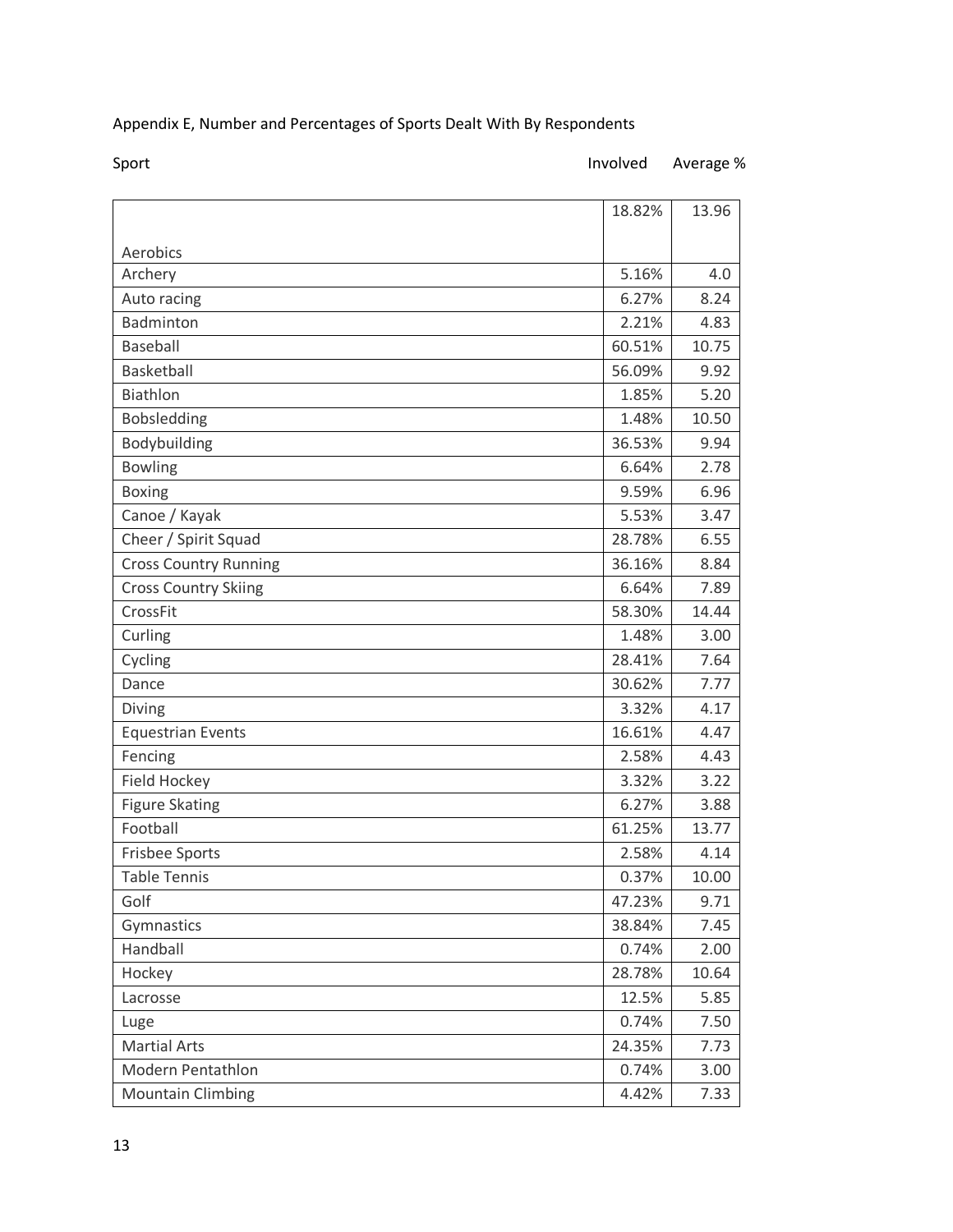| <b>Olympic Weightlifting</b> | 12.18% | 6.89  |
|------------------------------|--------|-------|
| Paralympic Sport             | 1.84%  | 22.40 |
| Polo                         | 1.11%  | 3.00  |
| Powerlifting                 | 24.35% | 9.03  |
| Race-walking                 | 0.74%  | 7.50  |
| Racquetball                  | 1.85%  | 6.60  |
| Rodeo                        | 7.38%  | 5.80  |
| Inline/Roller Skating        | 0.74%  | 10.50 |
| Rowing                       | 6.27%  | 2.65  |
| Rugby                        | 8.12%  | 10.82 |
| Running                      | 59.78% | 15.73 |
| Sailing                      | 1.11%  | 1.00  |
| Skating                      | 2.58%  | 7.00  |
| Skeleton                     | 0.37%  | 20.00 |
| Snow Skiing                  | 15.87% | 7.14  |
| <b>Sky Diving</b>            | 0.74%  | 1.00  |
| Shooting                     | 4.43%  | 3.25  |
| Soccer                       | 38.75% | 11.84 |
| Softball                     | 25.83% | 7.16  |
| <b>Special Olympics</b>      | 1.11%  | 3.67  |
| Speedskating                 | 0.37%  | 1.00  |
| Squash                       | 1.48%  | 3.00  |
| Surfing                      | 5.54%  | 8.60  |
| Swimming                     | 27.68% | 7.28  |
| Synchronized Swimming        | 0.74%  | 1.50  |
| Tennis                       | 21.03% | 7.00  |
| <b>Team Handball</b>         | 0.74%  | 5.50  |
| <b>Track and Field</b>       | 33.21% | 9.42  |
| Triathlon                    | 18.82% | 7.84  |
| Volleyball                   | 28.04% | 6.67  |
| <b>Water Skiing</b>          | 1.85%  | 1.80  |
| Water Polo                   | 4.05%  | 4.91  |
| Windsurfing                  | 0.37%  | 5.00  |
| Wrestling                    | 21.77% | 7.07  |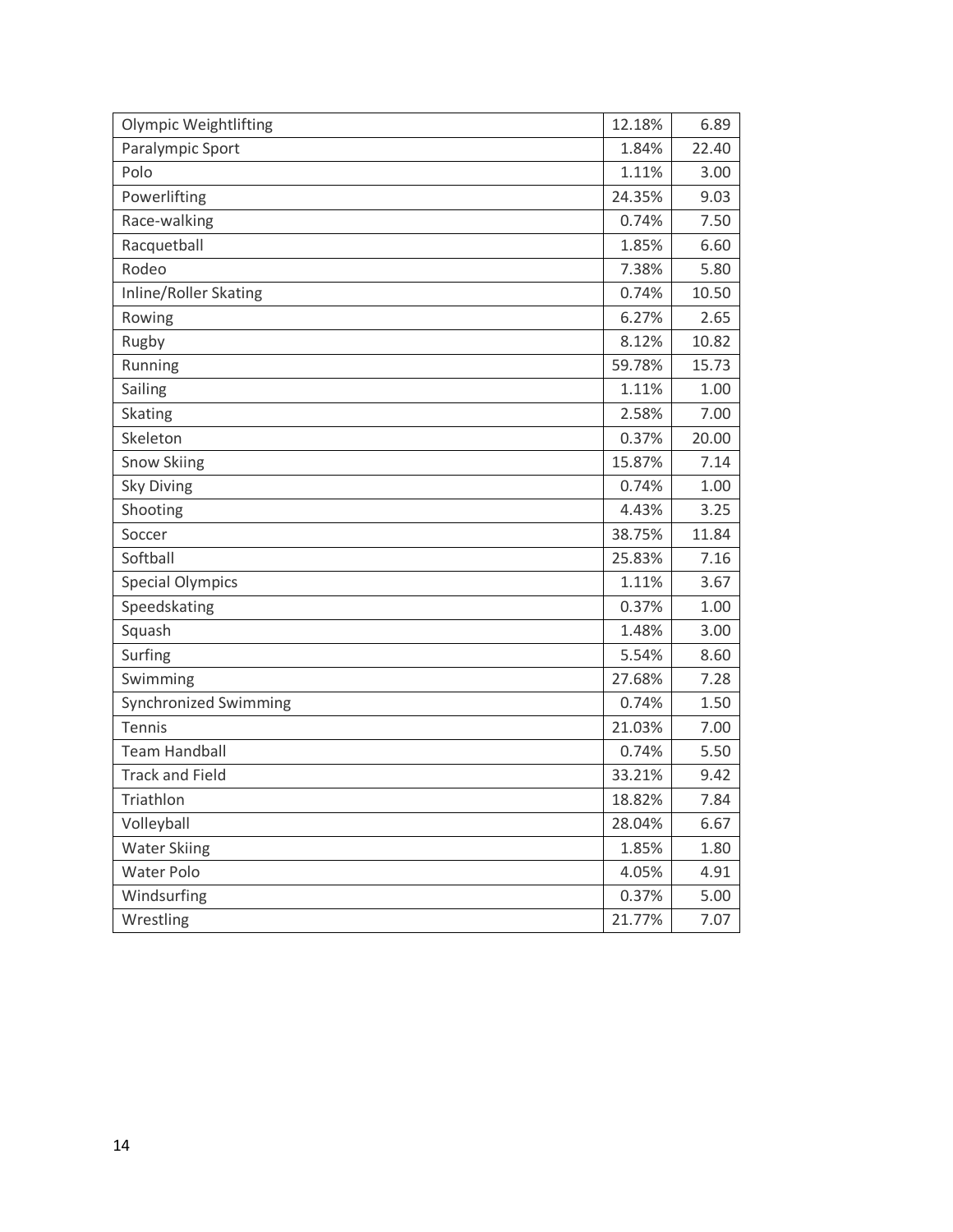#### Appendix F, Other Sports

Walking for health 35

I teach extremity adjusting at LCCW, I volunteer in the UC Berkeley training room treating all sports male and female athletes

VARIES, I practice in Community Health Center

Aussie Footie

Crossfit

rock climbing

Ski

Snowboarding

Motocross

Pickleball

Downhill biking

Rodeo

Exercise / weightlifting and running

MMA